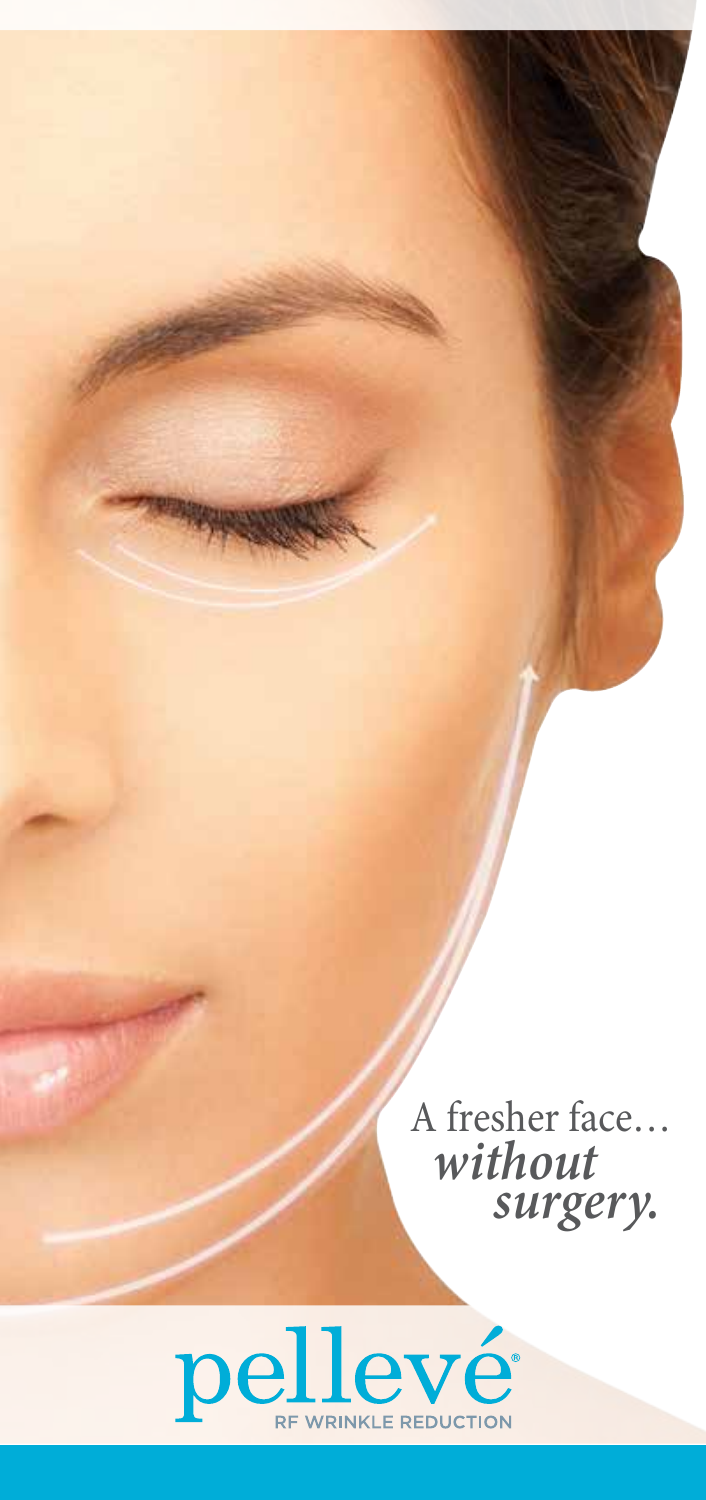

## **Introducing Pellevé®**

Pellevé is a revolutionary innovation for smoother, tighter skin... FDA-cleared to treat facial wrinkles without surgery.

With Pellevé, you can look and feel refreshed, naturally.



Before **After 4 Months Post 2 Treatments** 



Before **After 2 Treatments**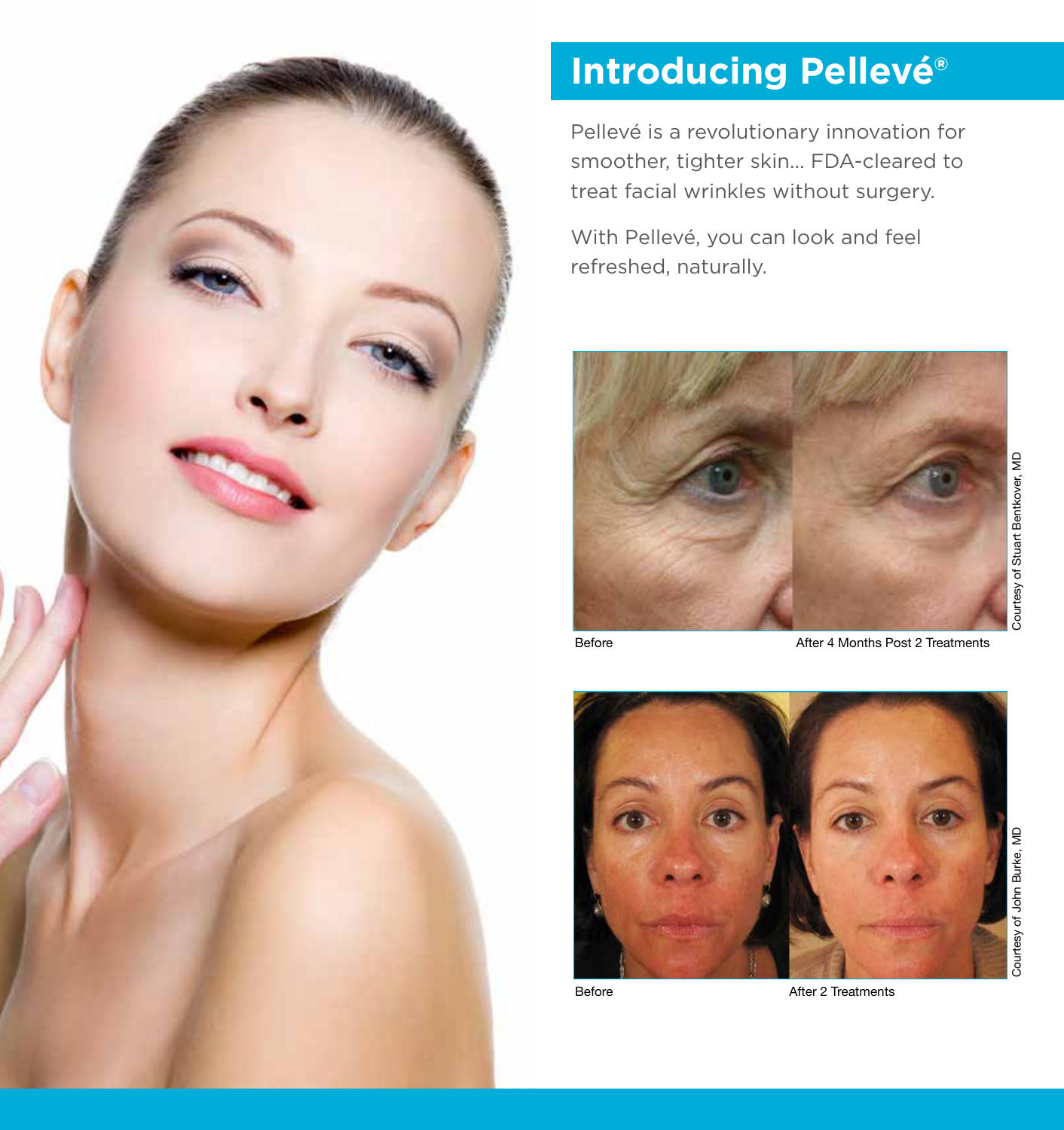#### **Put a fresh face forward Results you can see**

Pellevé® precisely heats the deep layers of your skin using advanced radiofrequency energy without damaging the epidermis, or top layer. The heat causes the existing collagen in your skin to contract and tighten. Also after the treatment, your skin will start to produce new collagen. The result is an improvement in skin quality, firmness and tightness you can see and feel.

#### **Pellevé can be used to treat the skin on the face, including:**

- Sagging skin under the chin
- Nasolabial folds
- Wrinkles around the mouth
- Lines or folds between the eyebrows
- Lines on the forehead
- Loose skin above or below the eye
- 



Before **After 30 Days Post 2 Treatments** Before Before After 60 Days Post 5 Treatments

# **in just a few treatments**

Although many people start to see results immediately after the first treatment, most patients begin with a package of 3-4 treatments spaced about 30 days apart. Your doctor will recommend the right number of treatments for you.



• Crow's feet **After 80 Days Post 3 Treatments** Before **After 60 Days Post 3 Treatments** 

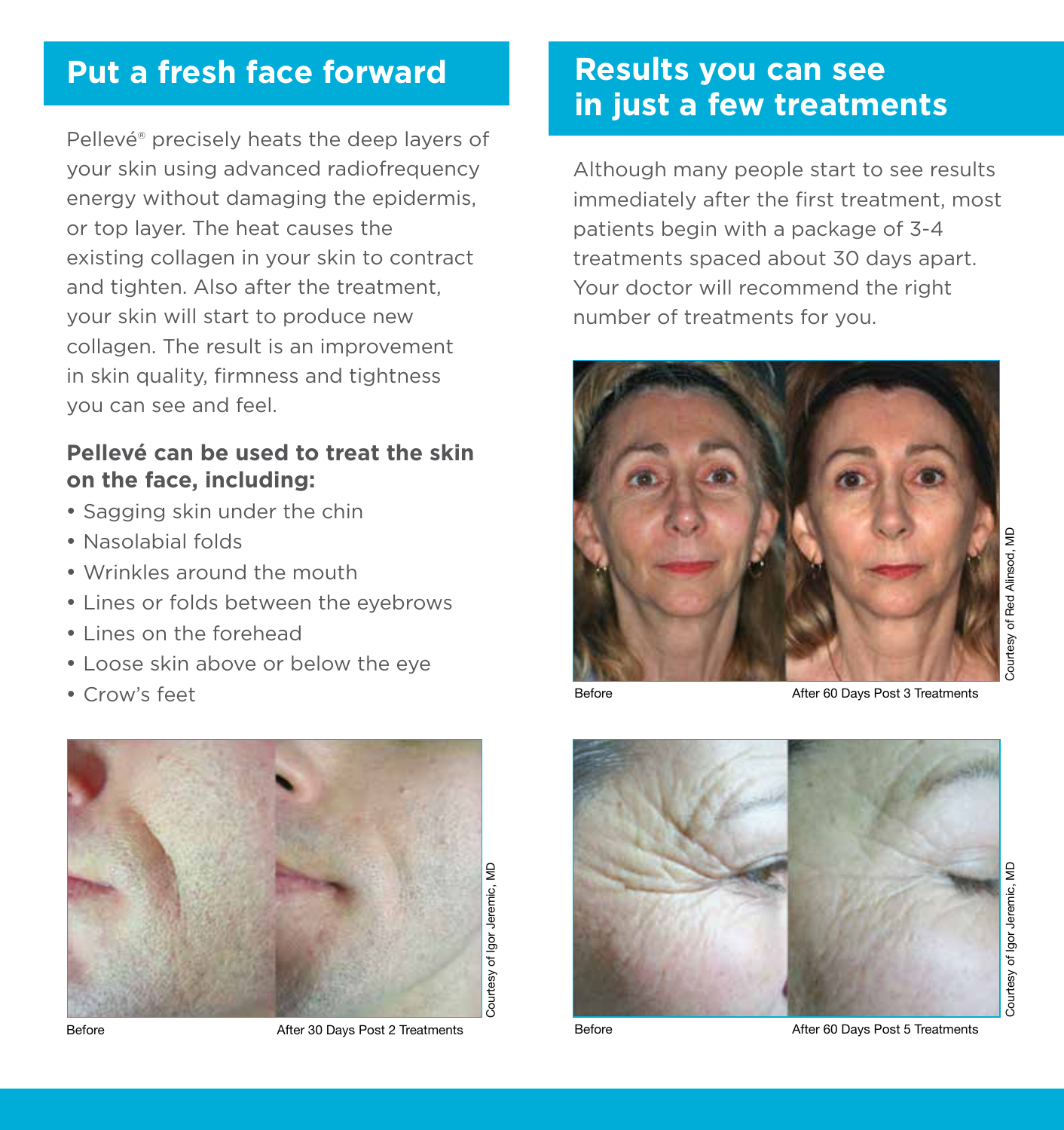#### **Frequently asked questions**

#### **How is Pellevé® different from other**  Q: **skin tightening treatments?**

 $\mathrm{A}\mathpunct{:}$  Pellevé has been proven to provide safe and effective skin tightening in medical studies. Because Pellevé is a non-invasive procedure, meaning no surgery is required, there are minimal side effects and discomfort. Unlike other systems, no anesthesia or skin cooling is needed during your Pellevé procedure, so you can return to home or work immediately following treatment.

#### **What should I expect during**  Q: **the procedure?**

 $\mathrm{A}\mathpunct{:}$  You will feel a deep warming sensation each time the Pellevé handpiece touches the area being treated. Because no anesthetic is required, you'll be able to describe the depth of the heat to your doctor, which will help to ensure the best possible results.

#### **How long does a Pellevé**  Q: **procedure take?**

 $\mathrm{A}\!\!$ : Your Pellevé procedure will typically take about 45 to 60 minutes for a full facial treatment. Because Pellevé doesn't require anesthesia or downtime, it fits easily into your busy schedule.



### **What should I expect afterwards?** Q:

 $\mathrm{A}\mathpunct{:}$  You should expect to be able to return to your daily activities with no downtime at all. Unlike lasers, there is no restriction from being in the sun and you can also apply makeup immediately after the procedure. Some patients experience mild swelling and redness which typically goes away within 2 to 24 hours.

## **Feel refreshed.**

For the best results, it is important to choose a practice that is experienced in administering Pellevé<sup>®</sup>.

Talk to the healthcare professional that takes care of your skin, or visit www.pelleve.com to locate a doctor near you.



Before **Before After 60 Days Post 5 Treatments**